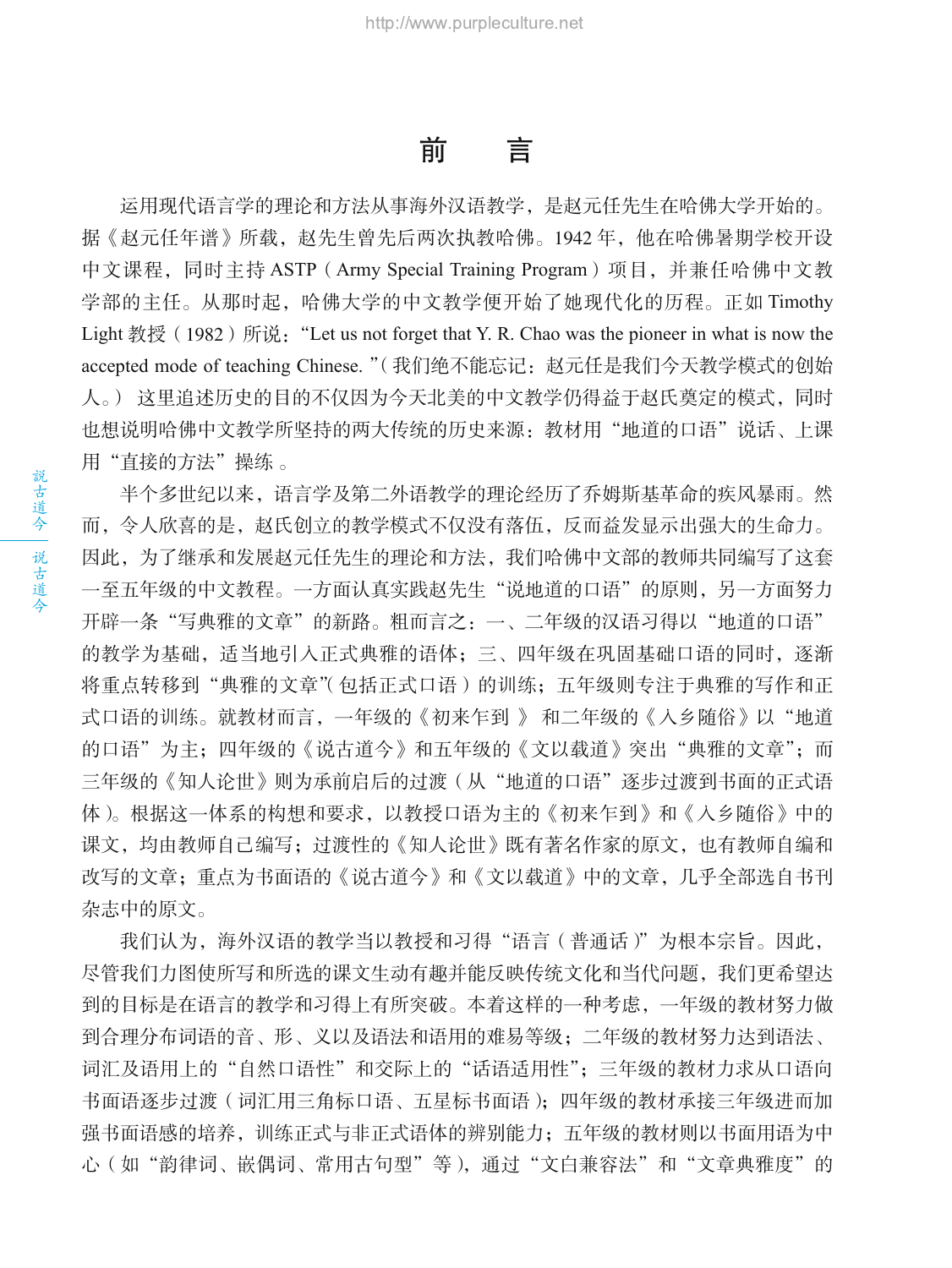训练,来培养学生正式语体的写作能力。总之,我们努力使这部教程具有系统性、科学性 和实用性。

这套教程是集体创作的成果。参加编写的教师不仅各司其职,而且各尽其责。作为主 编,我首先要感谢哈佛中文部各位教师的积极参与以及他们的敬业精神。没有教师们的热 情和奉献,我们不可能在这么短的时间内顺利完成这项工作。我要特别感谢哈佛东亚系的 前系主任 Philip Kuhn 教授和现系主任 Michael Puett 教授, 没有他们的鼎力支持, 就不会 有哈佛中文部今天的发展,就不会有哈佛北京书院,也就不会有这套教材的计划、编写和 现在的成果。

这里我们还要感谢 Language Consortium 所给予的经费资助 ( 五年级教材 ), 使我们有 可能得到哈佛的教师、研究生和本科生的帮助。特别感谢万敏教师,她为《文以载道》 的前期工程做了大量的工作。此外,还有煌海、章琛、李铭佩、Alexander, Ilona Szonja Budapesti 等同学,他们都在百忙中抽出时间,帮我们做了很多繁琐细致的资料校对的工 作。我还要代表我们编写组的教师感谢 Keith McMahon 教授 , 他不惜牺牲自己的宝贵时间 和我们讨论教材的问题,并亲自校改《文以载道》每篇课文的英文提要。在教材的试用过 程中,参与各年级教学工作的许多教师(特别是在哈佛北京书院任教的许多年轻教师和研 究生)以及使用教材的许多同学,都对教材提出了宝贵的修改意见和建议。对此,我深表 感谢。

这里还要特别感谢的是杜维明教授和王德威教授的热心支持,使我们有幸得到燕京学 社和 CCK 基金的资助,在教材出版之前,召开了一个小型专家座谈会(2006 年春),专 门就五年级的《文以载道》和配套使用的《汉语书面用语初编》进行研讨和修正。我们感 谢与会专家:林培瑞、顾百里、普佳明、陆俭明、王宁、崔希亮、王洪君、宋柔、沈阳、王 云路等教授,他们每一位都给我们的教材提出了中肯的批评和宝贵的建议。尽管现在的成 果离他们的要求还有相当的差距,但是没有他们的帮助,我们连今天的水平也难以达到。

最后,让我代表教材编写组的全体教师向北京高等教育出版社的刘援副社长、徐群 森分社长,还有王丽编辑表示我们诚挚的谢意。他们不仅慷慨承出这部教材,而且态度 认真、工作负责,为这部教程的版面设计、资料查对、内容校勘等一系列出版工作投入 了大量的人力和物力。

毋庸讳言,编写一部系列性的教材,对我们来说还是首次尝试。我们虽然力图走出一条 新路,但由于时间、经验和水平的限制,其中必然有很多不妥、不当和有待修正改善之处。 我们真诚地希望使用这套教材的教师和同学,不断给我们提出批评建议,使之日臻完善。

> 主 编 2007 年 3 月 30 日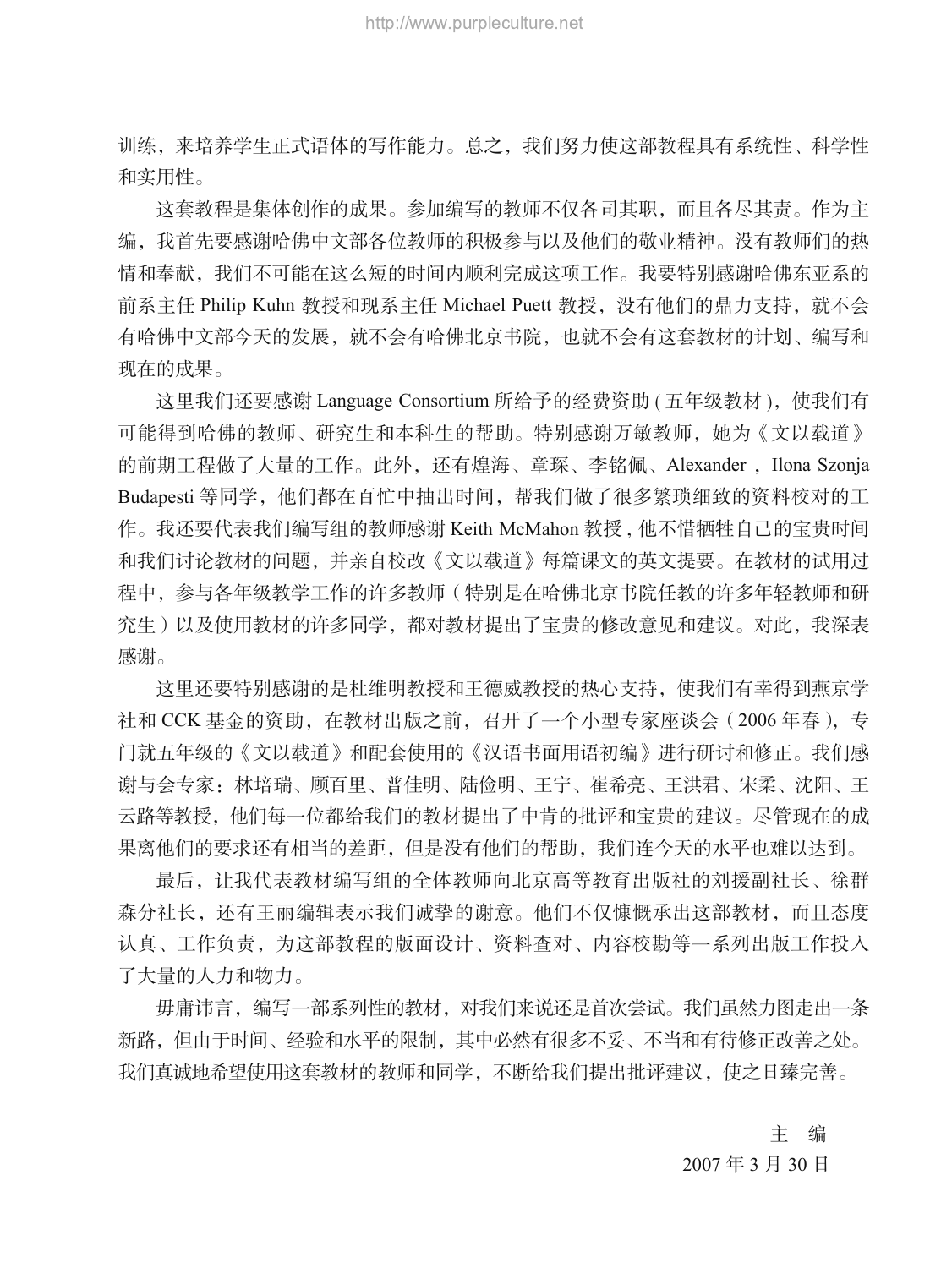#### Preface

The application of modern linguistic theory and methods to Chinese language education overseas began with Professor Yuen Ren Chao at Harvard University. As recorded in *The Chronicle of Yuen Ren Chao*, Professor Chao taught at Harvard on two consecutive occasions. In 1942 he offered a Chinese course for Harvard's summer school. Later he concurrently presided over the ASTP (Army Special Training Program), while serving as the director of Harvard's Chinese Language Program. At that time, Harvard's Chinese language pedagogy initiated a new era of modernization. As Professor Timothy Light (1982) remarked, "Let us not forget that Y. R. Chao was the pioneer in what is now the accepted mode of teaching Chinese".

The purpose of this foray into the past is not solely because of the pride that contemporary North American Chinese language educators have retained for the method established by Professor Chao. It likewise explains the historical origin of two fundamental traditions that Harvard's Chinese language teaching has upheld: that teaching materials employ "authentic spoken Chinese" and that teaching pedagogy engages in a "direct drilling method".

For more than half a century, theories of linguistics and second-language acquisition have undergone the stormy upheaval of the Chomskien revolution. Yet, people may be glad to know that not only has Professor Chao's pedagogical method not fallen out of date, but it has instead exhibited powerful resilience. Because of this, teachers in Harvard's Chinese Language Program have composed and compiled this Chinese language curriculum for firstthrough fifth-year courses that inherits the methodology of Professor Chao, and developes it further. On the one hand we have tried earnestly to put Chao's principle of "speaking authentic spoken Chinese" into practice, while on the other hand, diligently ushering in new avenues for "writing elegant written Chinese". Put bluntly, the first and second year Chinese classes are based upon the teaching of "authentic spoken language", introducing a formal, refined style when appropriate. The third and fourth year curriculum is geared towards consolidating basic spoken language and training in the gradual transition to "formal written language" (including formal speech). The fifth year is devoted to training in formal written and formal spoken Chinese.

As for the teaching materials, first year's *New Arrivals* and the second year's *When in China* prioritize "authentic spoken Chinese", while the fourth year's *On the Present and Past* and the fifth year's *Writing and Truth* features "formal written Chinese". The third year's *Understanding the People and the World* is a transitional piece linking lessons learned in the former texts with a new trajectory for future study (i.e. authentic spoken language gradually transitioning to formal written styles). Based on the fundamental concepts and requirements of this system, textbooks that prioritize instruction in spoken language like *New Arrivals* and *When in China*, are composed and compiled by the teachers themselves. The transitional text, *Understanding the People and the World*, contains both original works from well-known authors as well as essays adapted by our teachers. Almost all of the essays in the fourth and fifth year textbooks are original works from selected texts and periodicals.

We believe that the education in Chinese overseas should take the instruction and acquisition of the language itself (Mandarin) as its primary objective. Hence, even while we attempt to ensure that all written and selected essays in our lessons are lively and interesting, and they reflect traditional culture and the questions of today, the target we most wish to attain is something of a breakthrough in language instruction and acquisition. Based on this consideration, the first year teaching materials aspire to inculcate logical partitioning of sounds, form and meaning, as well as the classification in the degree of difficulty for grammar and usage. The second year teaching materials strive to effectuate "natural spoken language" in grammar, vocabulary and word use, in addition to "speech proficiency" for communication. The third year teaching materials attempt the gradual transition from spoken language to written language (using the Empty Triangle to mark informal style and the Black Star for formal styles). The fourth year's teaching materials continue from the third year, strengthening the development of students' intuition for written Chinese and training them in their capacity to distinguish between formal and informal styles. The fifth year teaching materials center upon written language (such as disyllabic (or prosodic) words, monosyllabic words used within a disyllabic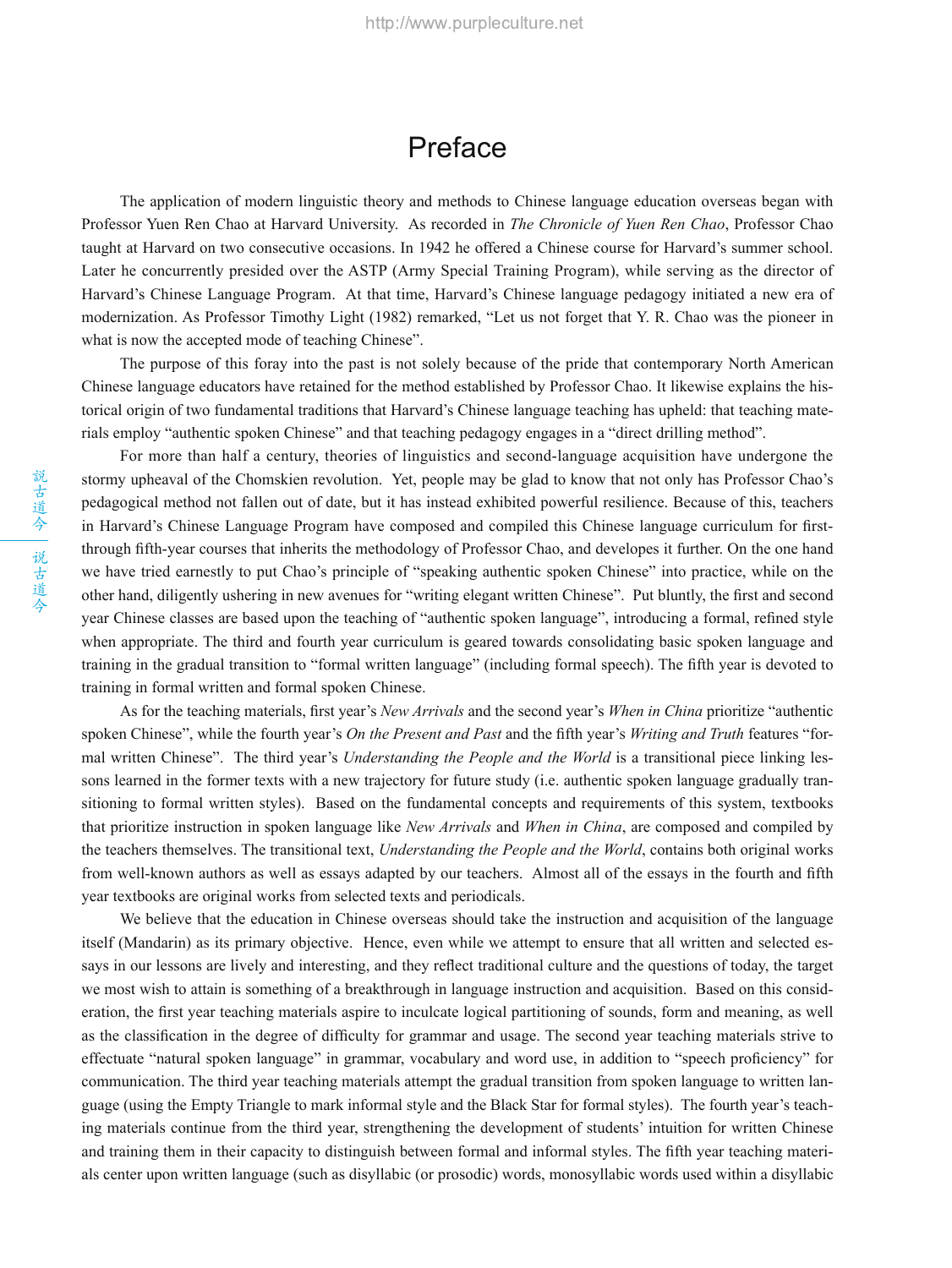template, commonly used classical patterns, etc.). We hope to nurture students' ability to write in a formal style by training them in the "methods of spoken/written alterations" and in the "degrees of formality in writing", which are the first steps toward written proficiency for future endeavors. In conclusion, we have sedulously worked to ensure a systematic, scientific and practical curriculum.

This set of textbooks is a product of collective creativity. Teachers involved in this composition are not only dedicated to their work, but also have fulfilled much broader duties. As editor in chief, I would first like to thank all the teachers in Harvard's Chinese Language Program for their positive involvement and professional commitment. Without their enthusiasm and dedication, it would not have been possible to successfully conclude this task in such a short time. I would like to especially thank the former chair of the Harvard Department of East Asian Languages and Civilizations, Professor Philip Kuhn, as well as its current chair, Professor Michael Puett. Without their full support, present developments in Harvard's Chinese Language Program would not have been possible. Without them, there would be no Harvard Beijing Academy, nor would we be enjoying the accomplishment underlying this set of textbooks, from its planning and composition, to the present day.

At this point, we would also like to thank the Language Consortium for their financial support in the production of the fifth year teaching materials and for providing us the opportunity to elicit assistance from Harvard's teachers, graduate students and undergraduate students. We extend special thanks to Ms. Wan Min for her significant contribution in the early stages of this project. In addition, I would like to thank Christopher Hakkenberg, Zhang Chen, Li Mingpei, Alexander Van Zandt Akin and Ilona Szonja Budapesti for spending much of their time assisting in the complex and minute details of proofreading materials. I would also like to represent the teachers involved in this compilation to thank Professor Keith McMahon, who would not disdain to sacrifice his precious time to discuss questions of the curriculum, and personally proofread and correct English abstracts in *Writing and Truth*. Teachers at all levels (especially many young teachers and graduate students teaching at the Harvard Beijing Academy), as well as many students who used the materials, all raised valuable suggestions and recommendations during the initial application of these teaching materials. For this, I extend my deep gratitude.

Here I would also like to thank Professor Du Weiming and Wang Dewei for their enthusiastic support. Fortunately, we've got help from them to attain financial assistance from the Yenching Institute and the CCK Foundation, as well as their assistance in convening a small-scale symposium in the Spring of 2006 to discuss and offer revisions before the publication of the fifth year's materials of *Writing and Truth*, and the accompanying handbook, *Expressions of Written Chinese*. We thank the following experts for participating in this symposium: Perry Link, Cornelius C. Kubler, James R. Pusey, Jianming Lu, Ning Wang, Xiliang Cui, Hongjun Wang, Rou Song, Yang Shen, Yunlu Wang as well as other professors who provided pertinent criticism and valuable suggestions for these materials. Even if the current results are far from being satisfactory, without their help, even this level of quality would have been hard to be achieved.

Finally, I represent all those involved in the compilation of these textbooks in expressing my sincere gratitude towards Yuan Liu, the Vice President Higher Education Press(Beijing), Qunsen Xu, the Division President, and Li Wang, the editor. Not only did they fervently undertake the burden of publishing this set of materials, but they did so with a serious attitude and a sense of professional responsibility. They invested a significant degree of manpower and material resources in the systematic process of layout, material verification and the content collation of these education materials.

To be honest, composing and compiling this series of teaching materials is, as far as we are concerned, simply our first attempt. Although we've attempted to embark on a new path, because of the limitations of time, experience and capacities, there will always be errors as well as areas awaiting revision and improvement. We sincerely hope that the critiques and recommendations of the teachers and students who use this set of materials won't cease, so that they may further impel continual improvement.

> Editor in Chief March 30, 2007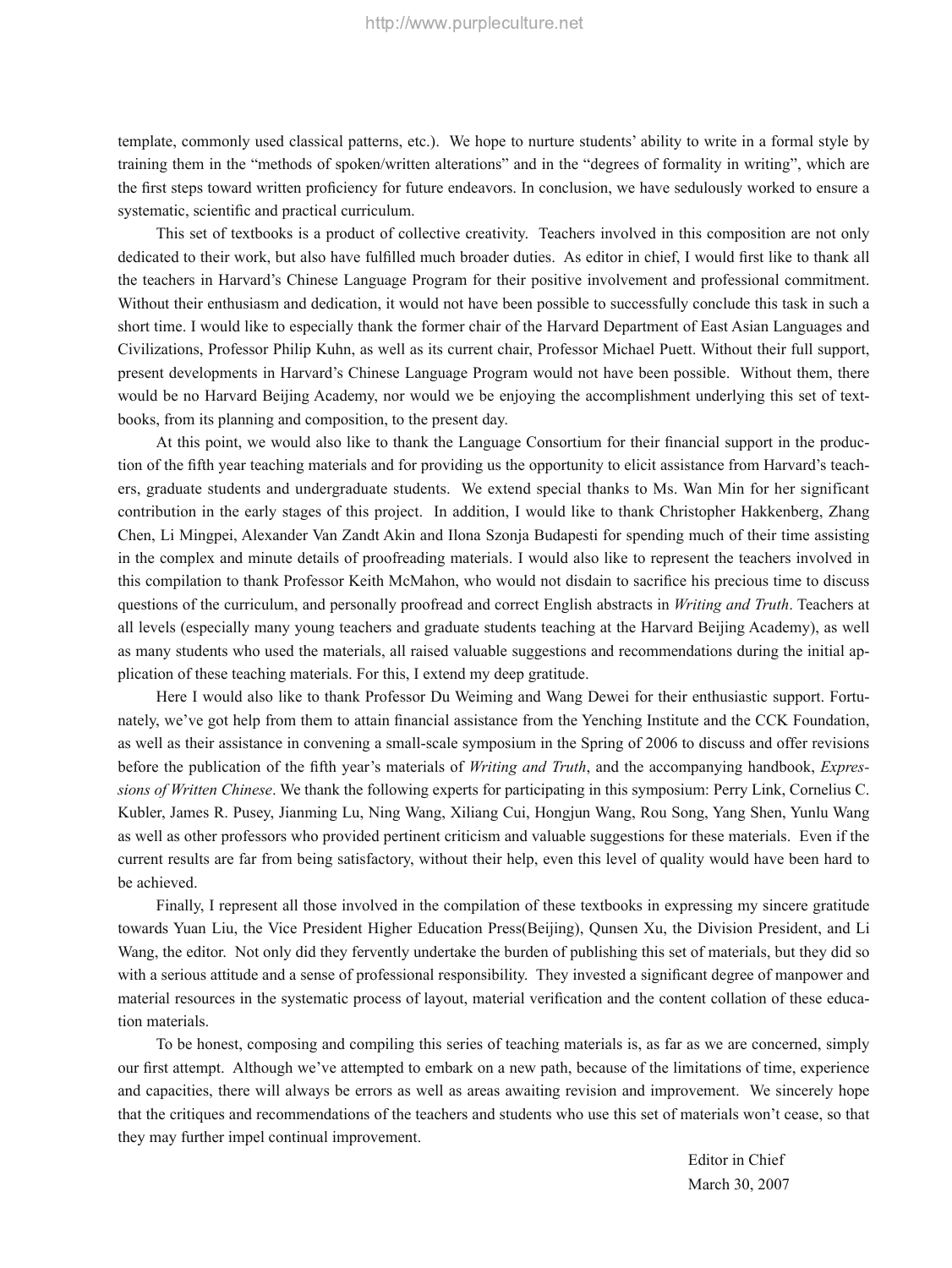#### 本书编写和使用说明

这本四年级教材的课文大多选自中文报刊杂志以及互联网,既有名家的小说和散 文,又有短评、政论文以及标准的学术论文,语言多以文学、历史等方面的书面语体和 正式口语为主,也包括记者访谈等,题材力求广泛,形式力求多样。从年代上看,除了 鲁迅短篇小说外(收入下册),大部分是八十年代以后的作品,其中又以 2000 年以后的 新著居多,以保证学生学到的是最典型、最鲜活的当代语言。虽然因教学需要对某些作 品做了必要的改动,但是尽可能保持"原汁原味",以培养学生直接阅读一般题材的真实 语料的能力。

课文前的文字是对作品和作者的介绍,同时也指出这一课的语体特点和学生应该特 别注意的地方。

考虑到不同背景和专业的学生的需要,每篇课文都有简体字和繁体字两种版本。每 课都有一句至几句变色的句子,这些句子一般都含有重要的句型和词汇,学生必须背下 来,并且可以默写。

紧接着课文的是讨论题,一般来说,前几个问题是关于课文内容的,目的在于检查 学生是否认真阅读并正确理解了课文;后几个问题则是开放性的,启发学生对从课文引 申出来的重大社会、文化或者学术问题进行思考并提出自己的看法。

课文后附有词汇表。虽然列生词的标准参考了哈佛大学三年级教材,但一些三年 级已经学过的难词仍然保留,以减少学生查字典的时间。生词表的体例是依次列出简体 字、繁体字、汉语拼音、词性、释义。其中词性一栏除了标明此词汇在此篇课文中的词 性以外,还标出了特别重要的其他词性。一些不太重要的词汇,如不重要的人名、地名 等专有名词,用斜体标出。为了让学生区分词汇的语体色彩,凡是具有明确的书面(正 式)语色彩的词语,加有星号(★);凡是具有明显的自然口语色彩的词语,加三角符号  $(\triangle)_{\circ}$ 

课文的注释分为以下几个部分:第一,一些重大的语法或修辞的总结。一般说来是 这篇课文中出现的,但是并不仅仅限于一篇课文,而是简明扼要地通论此种语法或修辞 现象。第二,重要句型。除了课文的原句之外,提供至少一个补充例句。原句和补充例 句都有英文翻译。第三,重要词语的解释和用法,其中包括重要的起连接作用的词汇、 重要的成语或插入语、容易用错的词语等,也包括介绍一些重要词汇的搭配要求,特别 是韵律方面的要求(用 \_\_ 代表单音节词语,用 \_ \_ 代表双音节词语), 为五年级进一 步掌握现代汉语书面语的韵律规则打好基础。第四,词汇扩充。把课文中有一定难度而 又较常用的词汇中的重要词素分解开来,组合成新的常用词汇,并且提供情景,以句子 的形式出现,将新的词汇用黑体突出出来,让学生推测新词的词意。英文释义放在词汇 的后面。这种安排是为了使学生在阅读时能够举一反三,减少对字典的依赖。

每一课的最后是练习,练习形式多样,有填空、翻译、写作、补充阅读等等。所 有内容都需要学生对本课的句型和词汇做到真正的消化吸收并加以正确运用,没有机械 地重复课文内容的练习。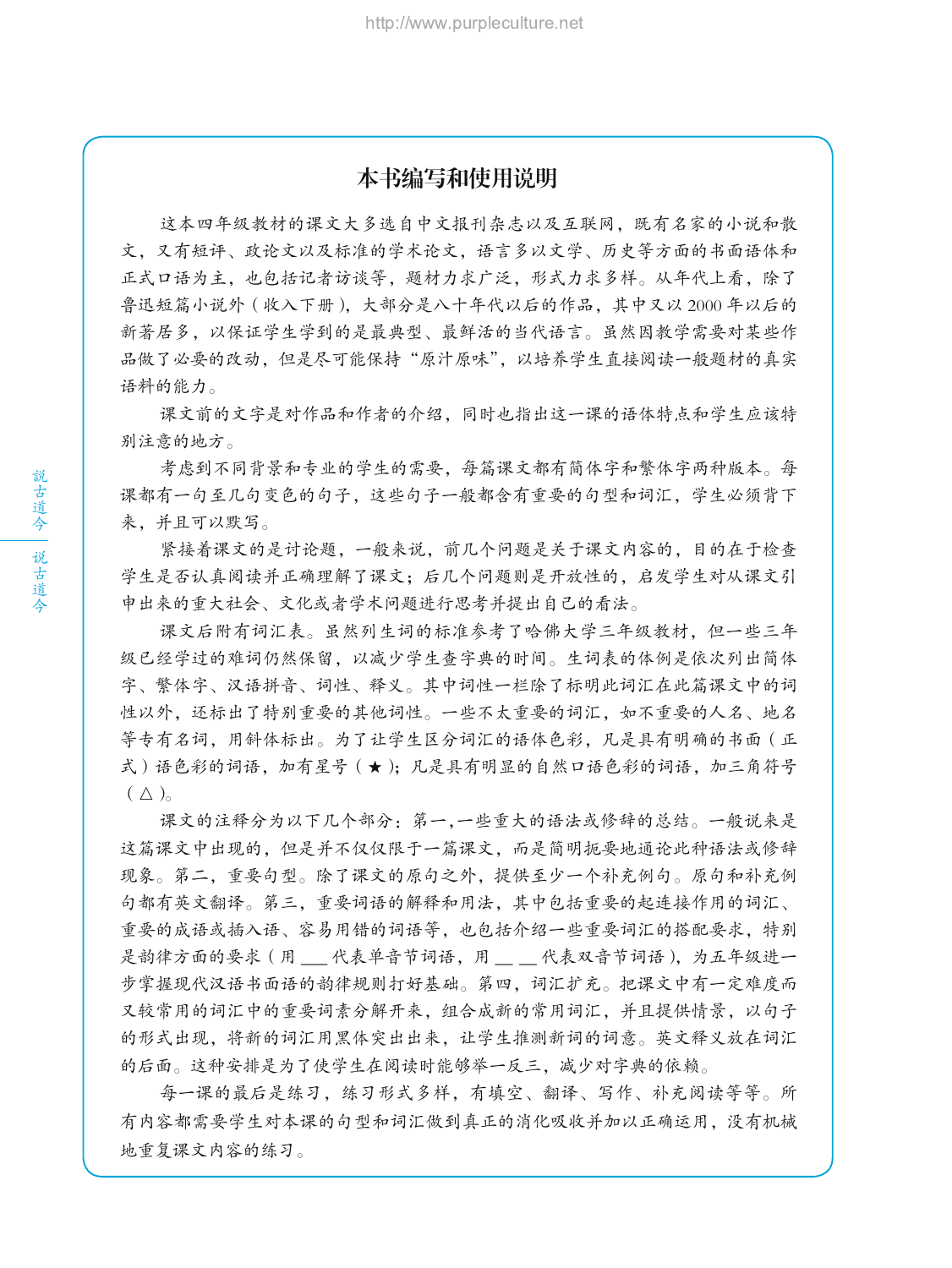# 缩略语及术语和符号说明

## **Abbreviations and Explanations for Grammar Terms and Symbols**

| а.                      |                    | adjective                  | 形容词   | xíngróngcí        |
|-------------------------|--------------------|----------------------------|-------|-------------------|
| $(a/\mathrm{n})$ .      | adjective or noun) |                            |       |                   |
| adv.                    |                    | adverb                     | 副词    | fūcí              |
| attr.                   |                    | attributive                | 非谓形容词 | fēiwèixí ngróngcí |
|                         |                    | adjective                  |       |                   |
| aux.                    |                    | auxiliary verb             | 助动词   | zhùdòngcí         |
| conj.                   |                    | conjunction                | 连词    | liáncí            |
| interj.                 |                    | interjection               | 感叹词   | găntàncí          |
| m.w.                    |                    | measure word               | 量词    | liàngcí           |
| m.p.                    |                    | modal particle             | 语气词   | yǔqìcí            |
| n.                      |                    | noun                       | 名词    | míngcí            |
| (n./a)                  | noun or adjective) |                            |       |                   |
| (n./v)                  | noun or verb)      |                            |       |                   |
| num.                    |                    | numerals                   | 数词    | shùcí             |
| onom.                   |                    | onomatopoeia               | 拟声词   | níshēngcí         |
| p.n.                    |                    | proper name                | 专有名词  | zhuānyǒu-míngcí   |
| part.                   |                    | particle                   | 虚词    | <b>X</b> ūcí      |
| $q$ .                   |                    | colloquial                 | 口语    | kǒuyǔ             |
| phr.                    |                    | phrase                     | 短语    | duǎnyǔ            |
| prep.                   |                    | preposition                | 介词    | jiècí             |
| pron.                   |                    | pronoun                    | 代词    | dàicí             |
| p.w.                    |                    | place word                 | 处所词   | chùsuǒcí          |
| $t w$ .                 |                    | time word                  | 时间词   | shíjiāncí         |
| v.                      |                    | verb                       | 动词    | dòngcí            |
| $(v/\text{n})$ .        | verb or noun)      |                            |       |                   |
| V.C.                    |                    | verb-complement            | 动词—补语 | dòngcí-bǔyǔ       |
| V.O.                    |                    | verb-object                | 动词-宾语 | dòngcí-bīnyǔ      |
| <b>Italics</b>          |                    | not important words        | 斜体字   | xiétǐzì           |
|                         |                    | (usually not frequently    |       |                   |
|                         |                    | used proper names)         |       |                   |
| functional word         |                    |                            | 功能词   | gōngnéngcí        |
| disyllabic word         |                    |                            | 双音词   | shuāngyīncí       |
| monosyllabic word       |                    |                            | 单音词   | dānyīncí          |
| quadrosyllabic template |                    |                            | 四字格形式 | sizigéxíngshi     |
| prosodic word           |                    |                            | 韵律词   | yùnlùcí           |
| $\bigstar$              |                    | formal                     | 书面语   | shūmiànyǔ         |
| $\triangle$             |                    | colloquial (very informal) | 口语    | kǒuyǔ             |